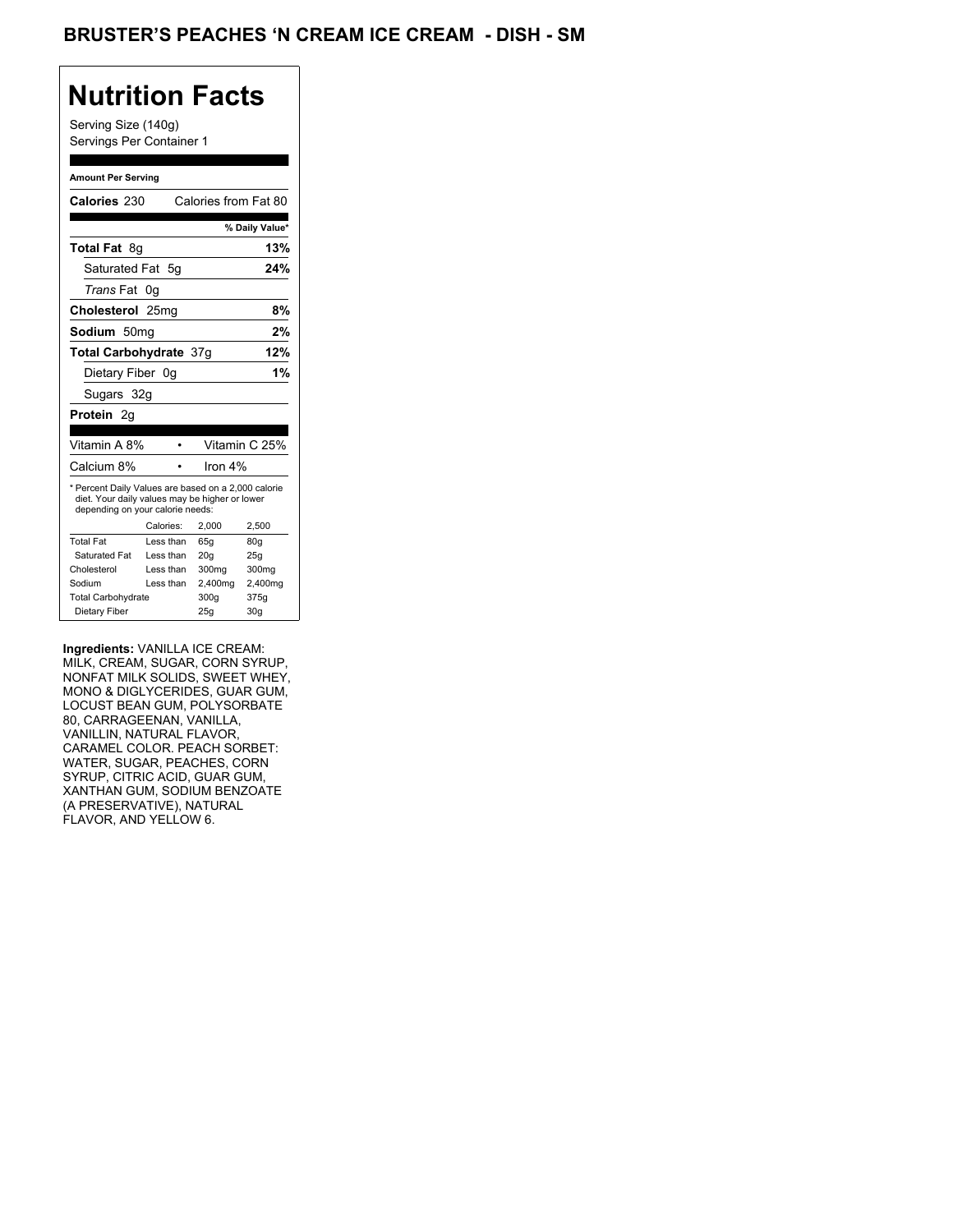## BRUSTER'S PEACHES 'N CREAM ICE CREAM - DISH - REG

# Nutrition Facts

Serving Size (210g) Servings Per Container 1

#### Amount Per Serving

| Calories 350                                                                                                                              |                  | Calories from Fat 110 |                 |
|-------------------------------------------------------------------------------------------------------------------------------------------|------------------|-----------------------|-----------------|
|                                                                                                                                           |                  |                       | % Daily Value*  |
| Total Fat 13g                                                                                                                             |                  |                       | 19%             |
| Saturated Fat                                                                                                                             | - 7g             |                       | 37%             |
| Trans Fat                                                                                                                                 | 0q               |                       |                 |
| Cholesterol                                                                                                                               | 35 <sub>mq</sub> |                       | 12%             |
| Sodium 70mg                                                                                                                               |                  |                       | 3%              |
| Total Carbohydrate 55g                                                                                                                    |                  |                       | 18%             |
| Dietary Fiber 0g                                                                                                                          |                  |                       | 1%              |
| Sugars 48g                                                                                                                                |                  |                       |                 |
| Protein 3q                                                                                                                                |                  |                       |                 |
|                                                                                                                                           |                  |                       |                 |
| Vitamin A 10%                                                                                                                             |                  |                       | Vitamin C 35%   |
| Calcium 10%                                                                                                                               |                  | Iron $6%$             |                 |
| * Percent Daily Values are based on a 2,000 calorie<br>diet. Your daily values may be higher or lower<br>depending on your calorie needs: |                  |                       |                 |
|                                                                                                                                           | Calories:        | 2,000                 | 2,500           |
| <b>Total Fat</b>                                                                                                                          | Less than        | 65q                   | 80q             |
| Saturated Fat                                                                                                                             | Less than        | 20q                   | 25q             |
| Cholesterol                                                                                                                               | Less than        | 300mg                 | 300mg           |
| Sodium                                                                                                                                    | Less than        | 2,400mg               | 2,400mg         |
| <b>Total Carbohydrate</b>                                                                                                                 |                  | 300g                  | 375g            |
| Dietary Fiber                                                                                                                             |                  | 25q                   | 30 <sub>g</sub> |

Ingredients: VANILLA ICE CREAM: MILK, CREAM, SUGAR, CORN SYRUP, NONFAT MILK SOLIDS, SWEET WHEY, MONO & DIGLYCERIDES, GUAR GUM, LOCUST BEAN GUM, POLYSORBATE 80, CARRAGEENAN, VANILLA, VANILLIN, NATURAL FLAVOR, CARAMEL COLOR. PEACH SORBET: WATER, SUGAR, PEACHES, CORN SYRUP, CITRIC ACID, GUAR GUM, XANTHAN GUM, SODIUM BENZOATE (A PRESERVATIVE), NATURAL FLAVOR, AND YELLOW 6.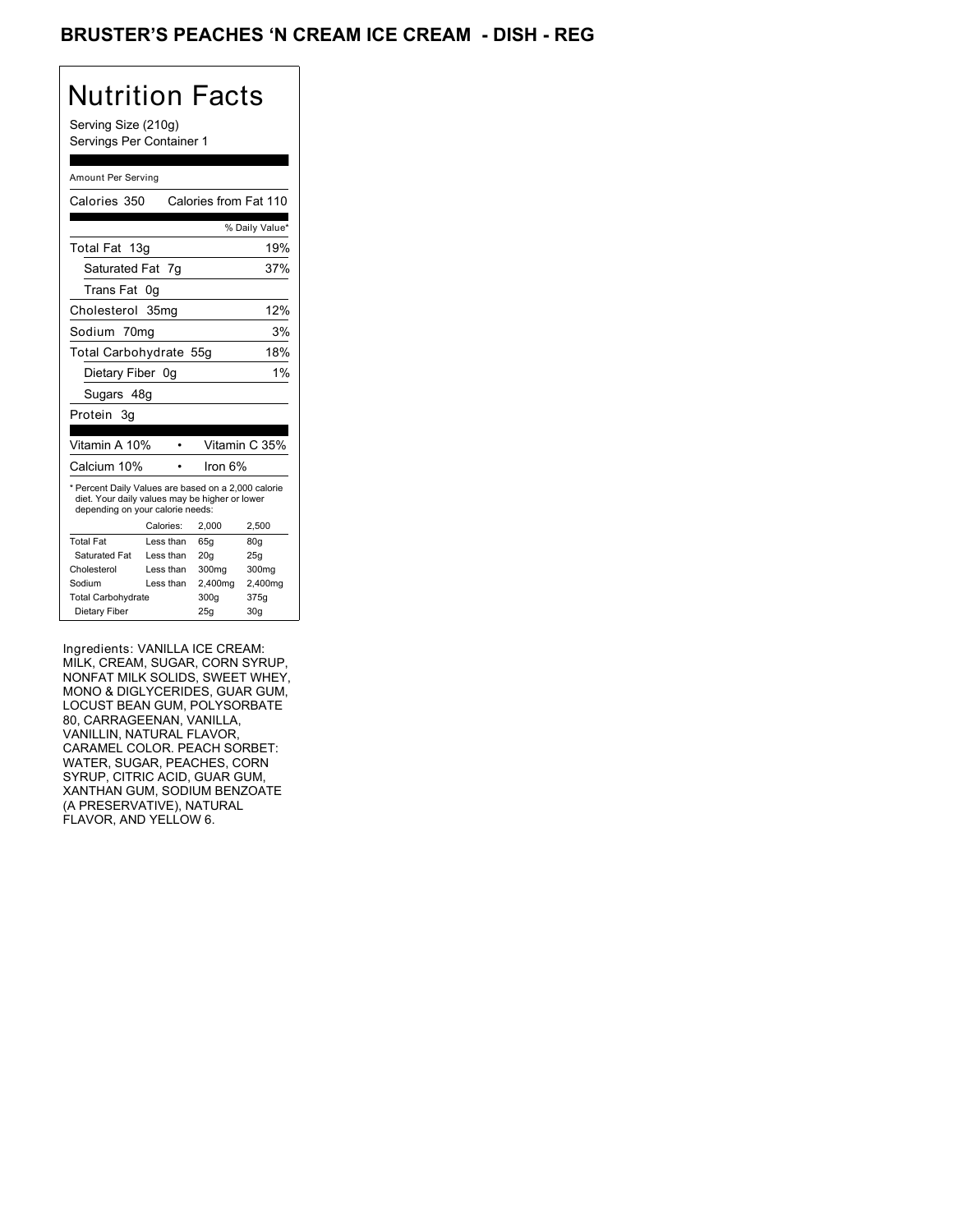## BRUSTER'S PEACHES 'N CREAM ICE CREAM - DISH - LG

# Nutrition Facts

Serving Size (280g) Servings Per Container 1

#### Amount Per Serving

| Calories 460                                                                                                                              |                  |            | Calories from Fat 150 |
|-------------------------------------------------------------------------------------------------------------------------------------------|------------------|------------|-----------------------|
|                                                                                                                                           |                  |            | % Daily Value*        |
| Total Fat 17g                                                                                                                             |                  |            | 26%                   |
| Saturated Fat 10g                                                                                                                         |                  |            | 49%                   |
| Trans Fat                                                                                                                                 | 0q               |            |                       |
| Cholesterol                                                                                                                               | 50 <sub>mq</sub> |            | 16%                   |
| Sodium 95mq                                                                                                                               |                  |            | 4%                    |
| Total Carbohydrate 74g                                                                                                                    |                  |            | 25%                   |
| Dietary Fiber 0g                                                                                                                          |                  |            | 1%                    |
| Sugars 64g                                                                                                                                |                  |            |                       |
| Protein 4q                                                                                                                                |                  |            |                       |
|                                                                                                                                           |                  |            |                       |
| Vitamin A 15%                                                                                                                             |                  |            | Vitamin C 45%         |
| Calcium 15%                                                                                                                               |                  | Iron $8\%$ |                       |
| * Percent Daily Values are based on a 2,000 calorie<br>diet. Your daily values may be higher or lower<br>depending on your calorie needs: |                  |            |                       |
|                                                                                                                                           | Calories:        | 2,000      | 2,500                 |
| <b>Total Fat</b>                                                                                                                          | Less than        | 65q        | 80q                   |
| Saturated Fat                                                                                                                             | Less than        | 20q        | 25q                   |
| Cholesterol                                                                                                                               | Less than        | 300mg      | 300mg                 |
| Sodium                                                                                                                                    | Less than        | 2,400mg    | 2,400mg               |
| <b>Total Carbohydrate</b>                                                                                                                 |                  | 300g       | 375g                  |
| Dietary Fiber                                                                                                                             |                  | 25q        | 30 <sub>g</sub>       |

Ingredients: VANILLA ICE CREAM: MILK, CREAM, SUGAR, CORN SYRUP, NONFAT MILK SOLIDS, SWEET WHEY, MONO & DIGLYCERIDES, GUAR GUM, LOCUST BEAN GUM, POLYSORBATE 80, CARRAGEENAN, VANILLA, VANILLIN, NATURAL FLAVOR, CARAMEL COLOR. PEACH SORBET: WATER, SUGAR, PEACHES, CORN SYRUP, CITRIC ACID, GUAR GUM, XANTHAN GUM, SODIUM BENZOATE (A PRESERVATIVE), NATURAL FLAVOR, AND YELLOW 6.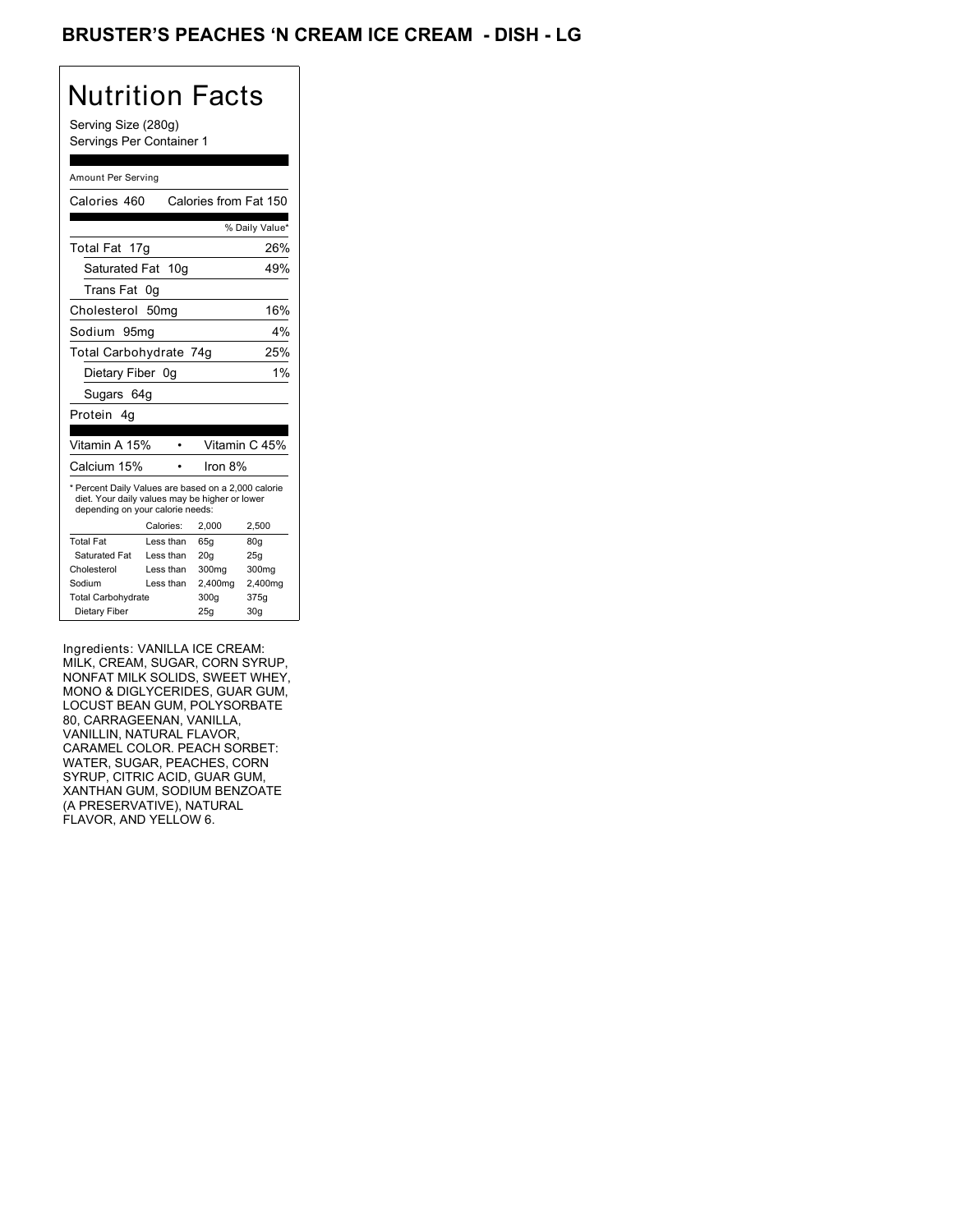## BRUSTER'S PEACHES 'N CREAM ICE CREAM - SUGAR CONE - SM

## Nutrition Facts

Serving Size (153g) Servings Per Container 1

#### Amount Per Serving

| Calories 280                                                 |    | Calories from Fat 80 |       |
|--------------------------------------------------------------|----|----------------------|-------|
|                                                              |    | % Daily Value*       |       |
| Total Fat 9g                                                 |    |                      | 13%   |
| Saturated Fat 5q                                             |    |                      | 24%   |
| Trans Fat 0q                                                 |    |                      |       |
| Cholesterol 25mg                                             |    |                      | 8%    |
| Sodium 70mg                                                  |    |                      | 3%    |
| Total Carbohydrate 49g                                       |    |                      | 16%   |
| Dietary Fiber                                                | 0g |                      | $1\%$ |
| Sugars 35g                                                   |    |                      |       |
| Protein 3g                                                   |    |                      |       |
|                                                              |    |                      |       |
| Vitamin A 8%                                                 |    | Vitamin C 25%        |       |
| Calcium 10%                                                  |    | Iron 6%              |       |
| * Percent Daily Values are based on a 2,000 calorie<br>diet. |    |                      |       |

Ingredients: VANILLA ICE CREAM: MILK, CREAM, SUGAR, CORN SYRUP, NONFAT MILK SOLIDS, SWEET WHEY, MONO & DIGLYCERIDES, GUAR GUM, LOCUST BEAN GUM, POLYSORBATE 80, CARRAGEENAN, VANILLA, VANILLIN, NATURAL FLAVOR, CARAMEL COLOR. PEACH SORBET: WATER, SUGAR, PEACHES, CORN SYRUP, CITRIC ACID, GUAR GUM, XANTHAN GUM, SODIUM BENZOATE (A PRESERVATIVE), NATURAL FLAVOR, AND YELLOW 6. SUGAR CONE: ENRICHED WHEAT FLOUR (ENRICHED WITH NIACIN, REDUCED IRON, THIAMIN MONONITRATE, RIBOFLAVIN, FOLIC ACID), TAPIOCA FLOUR, SUGAR, VEGETABLE SHORTENING (SOYBEAN AND/OR CANOLA OIL, MODIFIED PALM OIL, SOY LECITHIN, AND/OR PARTIALLY HYDROGENATED SOYBEAN OIL), OAT FIBER AND/OR VEGETABLE FIBER, SALT, CARAMEL COLOR, ARTIFICIAL FLAVOR, SOY LECITHIN.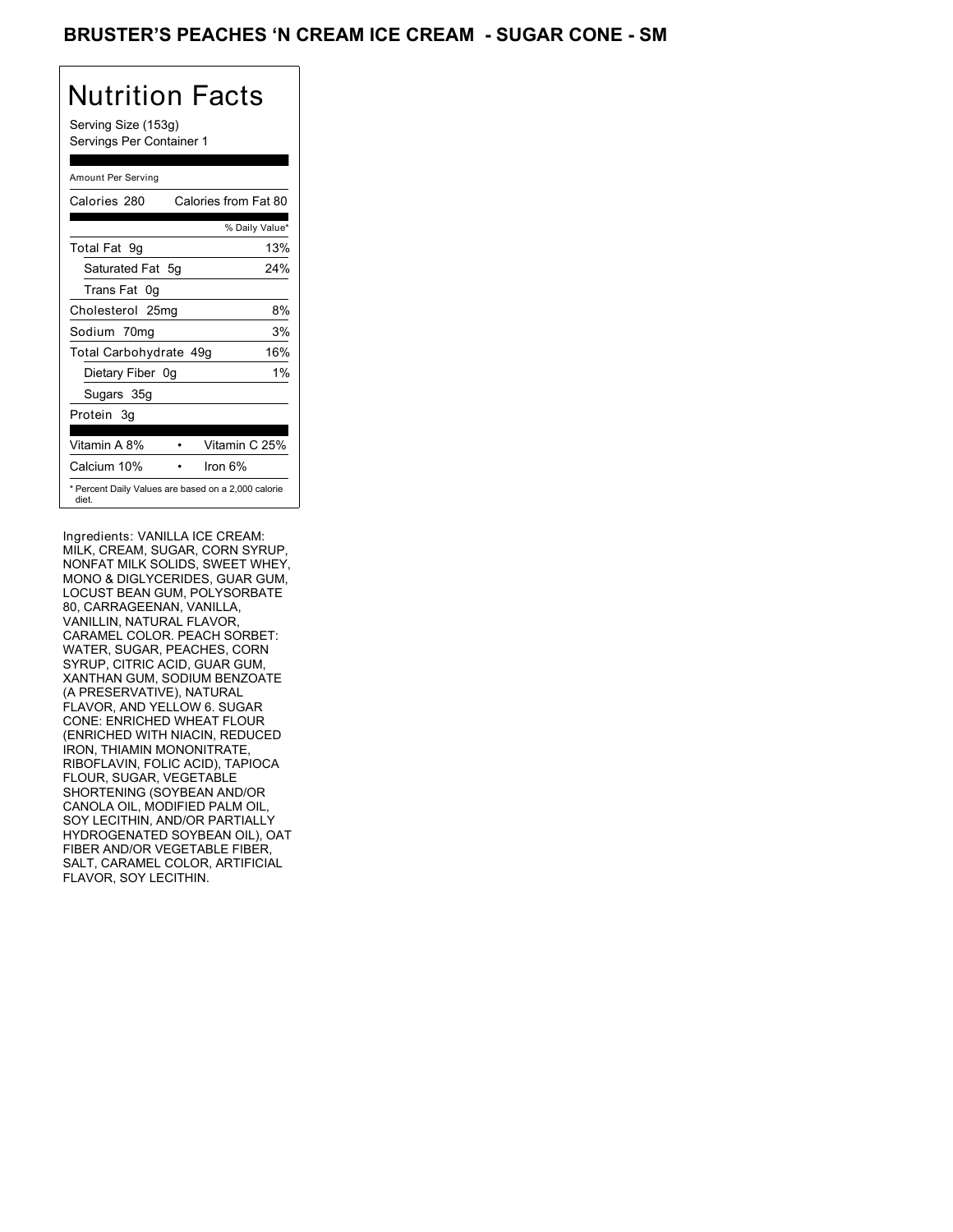## BRUSTER'S PEACHES **'N CREAM ICE CREAM - SUGAR CONE - REG**

# Nutrition Facts

Serving Size (223g) Servings Per Container 1

#### Amount Per Serving

| Calories 400           |    | Calories from Fat 120                               |
|------------------------|----|-----------------------------------------------------|
|                        |    | % Daily Value*                                      |
| Total Fat 13g          |    | 20%                                                 |
| Saturated Fat 7g       |    | 37%                                                 |
| Trans Fat 0g           |    |                                                     |
| Cholesterol 35mg       |    | 12%                                                 |
| Sodium 90mq            |    | 4%                                                  |
| Total Carbohydrate 67g |    | 22%                                                 |
| Dietary Fiber          | 0a | $1\%$                                               |
| Sugars 51g             |    |                                                     |
| Protein 4q             |    |                                                     |
| Vitamin A 10%          |    | Vitamin C 35%                                       |
| Calcium 15%            |    | Iron $8\%$                                          |
| diet.                  |    | * Percent Daily Values are based on a 2,000 calorie |

Ingredients: VANILLA ICE CREAM: MILK, CREAM, SUGAR, CORN SYRUP, NONFAT MILK SOLIDS, SWEET WHEY, MONO & DIGLYCERIDES, GUAR GUM, LOCUST BEAN GUM, POLYSORBATE 80, CARRAGEENAN, VANILLA, VANILLIN, NATURAL FLAVOR, CARAMEL COLOR. PEACH SORBET: WATER, SUGAR, PEACHES, CORN SYRUP, CITRIC ACID, GUAR GUM, XANTHAN GUM, SODIUM BENZOATE (A PRESERVATIVE), NATURAL FLAVOR, AND YELLOW 6. SUGAR CONE: ENRICHED WHEAT FLOUR (ENRICHED WITH NIACIN, REDUCED IRON, THIAMIN MONONITRATE, RIBOFLAVIN, FOLIC ACID), TAPIOCA FLOUR, SUGAR, VEGETABLE SHORTENING (SOYBEAN AND/OR CANOLA OIL, MODIFIED PALM OIL, SOY LECITHIN, AND/OR PARTIALLY HYDROGENATED SOYBEAN OIL), OAT FIBER AND/OR VEGETABLE FIBER, SALT, CARAMEL COLOR, ARTIFICIAL FLAVOR, SOY LECITHIN.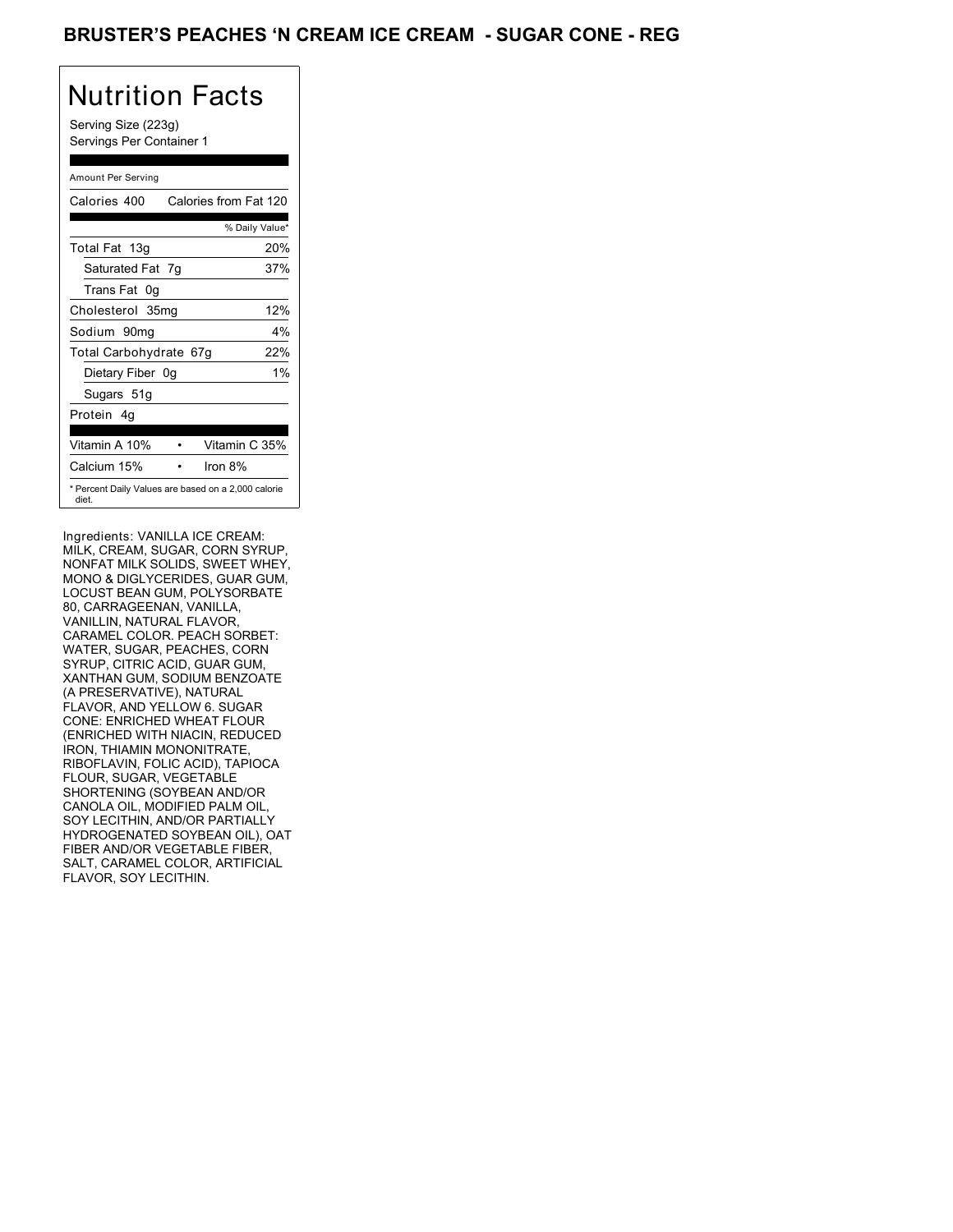## BRUSTER'S PEACHES **'N CREAM ICE CREAM - SUGAR CONE** - LG

# Nutrition Facts

Serving Size (293g) Servings Per Container 1

#### Amount Per Serving

| Calories 520           | Calories from Fat 150                               |
|------------------------|-----------------------------------------------------|
|                        | % Daily Value*                                      |
| Total Fat 17g          | 26%                                                 |
| Saturated Fat 10g      | 49%                                                 |
| Trans Fat 0q           |                                                     |
| Cholesterol 50mg       | 16%                                                 |
| Sodium 115mg           | 5%                                                  |
| Total Carbohydrate 86g | 29%                                                 |
| Dietary Fiber 0g       | $1\%$                                               |
| Sugars 67g             |                                                     |
| Protein 5q             |                                                     |
| Vitamin A 15%          | Vitamin C 45%                                       |
| Calcium 15%            | Iron 10%                                            |
| diet.                  | * Percent Daily Values are based on a 2,000 calorie |

Ingredients: VANILLA ICE CREAM: MILK, CREAM, SUGAR, CORN SYRUP, NONFAT MILK SOLIDS, SWEET WHEY, MONO & DIGLYCERIDES, GUAR GUM, LOCUST BEAN GUM, POLYSORBATE 80, CARRAGEENAN, VANILLA, VANILLIN, NATURAL FLAVOR, CARAMEL COLOR. PEACH SORBET: WATER, SUGAR, PEACHES, CORN SYRUP, CITRIC ACID, GUAR GUM, XANTHAN GUM, SODIUM BENZOATE (A PRESERVATIVE), NATURAL FLAVOR, AND YELLOW 6. SUGAR CONE: ENRICHED WHEAT FLOUR (ENRICHED WITH NIACIN, REDUCED IRON, THIAMIN MONONITRATE, RIBOFLAVIN, FOLIC ACID), TAPIOCA FLOUR, SUGAR, VEGETABLE SHORTENING (SOYBEAN AND/OR CANOLA OIL, MODIFIED PALM OIL, SOY LECITHIN, AND/OR PARTIALLY HYDROGENATED SOYBEAN OIL), OAT FIBER AND/OR VEGETABLE FIBER, SALT, CARAMEL COLOR, ARTIFICIAL FLAVOR, SOY LECITHIN.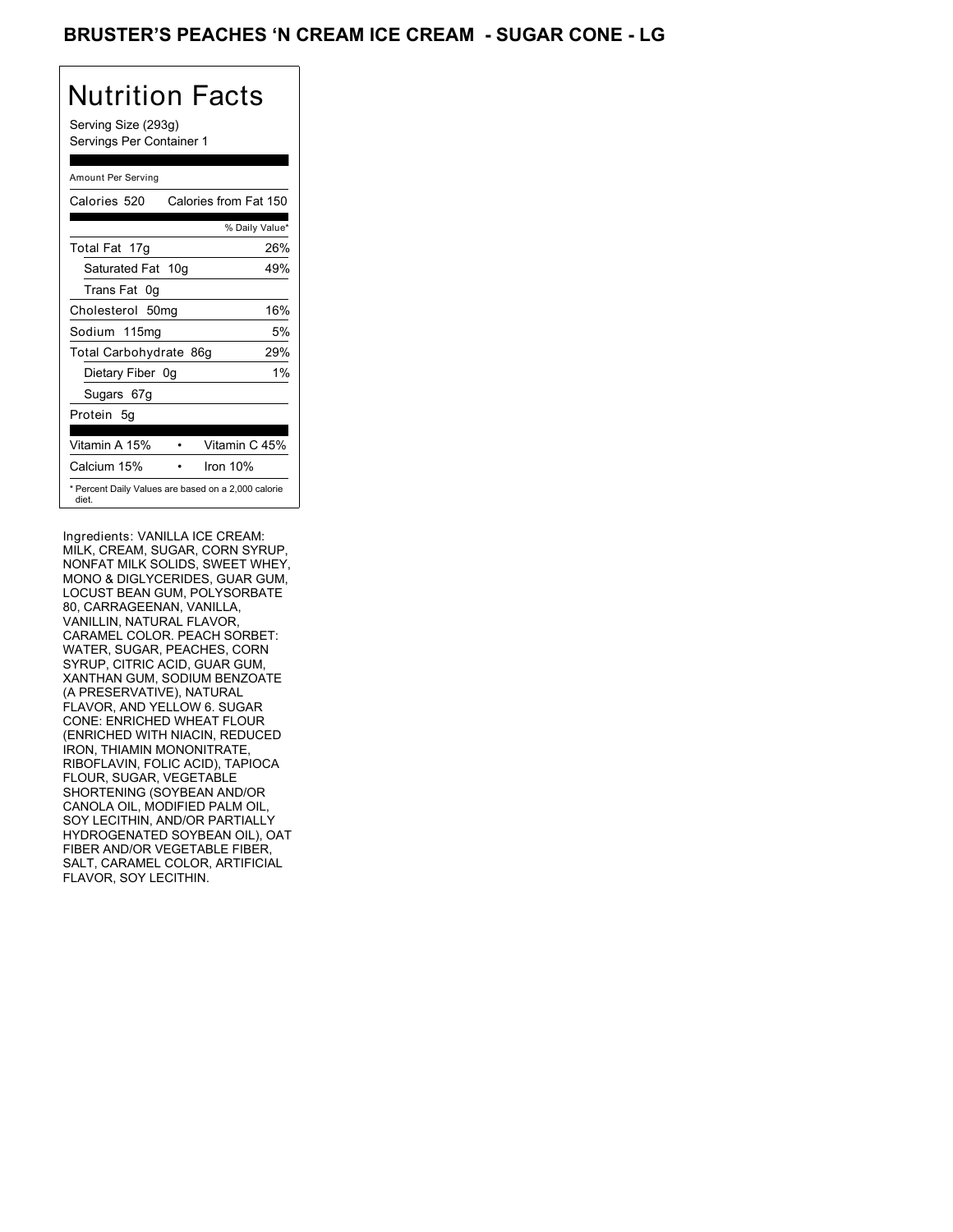## BRUSTER'S PEACHES 'N CREAM ICE CREAM - CAKE CONE - SM

## Nutrition Facts

Serving Size (146g) Servings Per Container 1

#### Amount Per Serving

| Calories 260                                                 |    | Calories from Fat 80 |       |
|--------------------------------------------------------------|----|----------------------|-------|
|                                                              |    | % Daily Value*       |       |
| Total Fat 9g                                                 |    |                      | 13%   |
| Saturated Fat 5q                                             |    |                      | 24%   |
| Trans Fat 0q                                                 |    |                      |       |
| Cholesterol 25mg                                             |    |                      | 8%    |
| Sodium 60mg                                                  |    |                      | 2%    |
| Total Carbohydrate 42g                                       |    |                      | 14%   |
| Dietary Fiber                                                | 0g |                      | $1\%$ |
| Sugars 32g                                                   |    |                      |       |
| Protein 3g                                                   |    |                      |       |
|                                                              |    |                      |       |
| Vitamin A 8%                                                 |    | Vitamin C 25%        |       |
| Calcium 8%                                                   |    | Iron 6%              |       |
| * Percent Daily Values are based on a 2,000 calorie<br>diet. |    |                      |       |

Ingredients: VANILLA ICE CREAM: MILK, CREAM, SUGAR, CORN SYRUP, NONFAT MILK SOLIDS, SWEET WHEY, MONO & DIGLYCERIDES, GUAR GUM, LOCUST BEAN GUM, POLYSORBATE 80, CARRAGEENAN, VANILLA, VANILLIN, NATURAL FLAVOR, CARAMEL COLOR. PEACH SORBET: WATER, SUGAR, PEACHES, CORN SYRUP, CITRIC ACID, GUAR GUM, XANTHAN GUM, SODIUM BENZOATE (A PRESERVATIVE), NATURAL FLAVOR, AND YELLOW 6. CAKE CONE: ENRICHED WHEAT FLOUR (ENRICHED WITH NIACIN, REDUCED IRON, THIAMIN MONONITRATE, RIBOFLAVIN, FOLIC ACID), TAPIOCA FLOUR, SUGAR, VEGETABLE OIL SHORTENING (SOYBEAN AND/OR CANOLA OIL, MODIFIED PALM OIL, SOY LECITHIN, AND/OR PARTIALLY HYDROGENATED SOYBEAN OIL), LEAVENING (SODIUM BICARBONATE, AMMONIUM BICARBONATE), SALT, NATURAL FLAVOR, ANNATTO (VEGETABLE COLOR).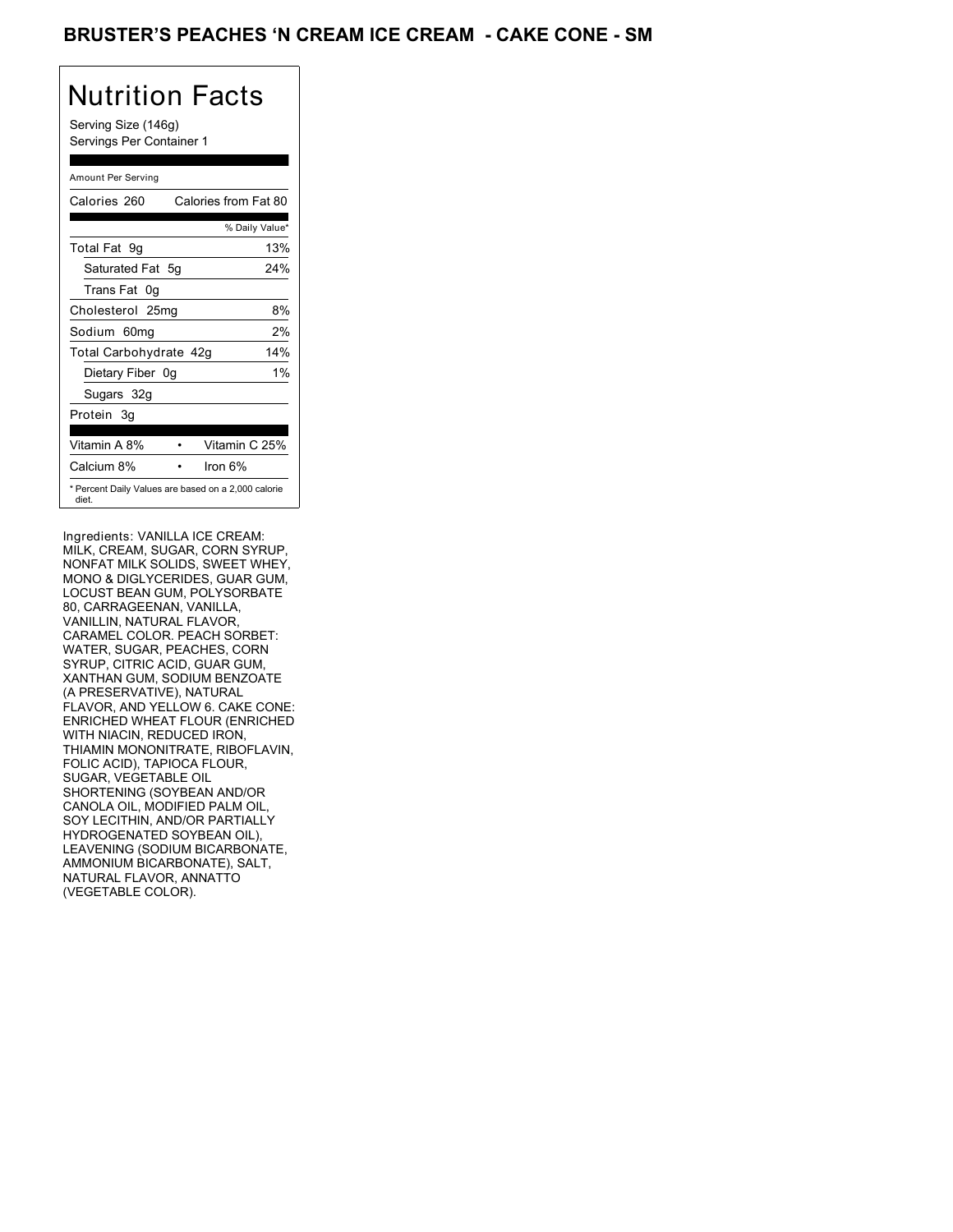## BRUSTER'S PEACHES **'N CREAM ICE CREAM - CAKE CONE - REG**

# Nutrition Facts

Serving Size (216g) Servings Per Container 1

#### Amount Per Serving

| Calories 370           | Calories from Fat 110                               |
|------------------------|-----------------------------------------------------|
|                        | % Daily Value*                                      |
| Total Fat 13g          | 20%                                                 |
| Saturated Fat 7g       | 37%                                                 |
| Trans Fat 0q           |                                                     |
| Cholesterol 35mg       | 12%                                                 |
| Sodium 80mg            | 3%                                                  |
| Total Carbohydrate 60g | 20%                                                 |
| Dietary Fiber 0g       | $1\%$                                               |
| Sugars 48g             |                                                     |
| Protein 4q             |                                                     |
| Vitamin A 10%          | Vitamin C 35%                                       |
| Calcium 10%            | Iron 8%                                             |
| diet.                  | * Percent Daily Values are based on a 2,000 calorie |

Ingredients: VANILLA ICE CREAM: MILK, CREAM, SUGAR, CORN SYRUP, NONFAT MILK SOLIDS, SWEET WHEY, MONO & DIGLYCERIDES, GUAR GUM, LOCUST BEAN GUM, POLYSORBATE 80, CARRAGEENAN, VANILLA, VANILLIN, NATURAL FLAVOR, CARAMEL COLOR. PEACH SORBET: WATER, SUGAR, PEACHES, CORN SYRUP, CITRIC ACID, GUAR GUM, XANTHAN GUM, SODIUM BENZOATE (A PRESERVATIVE), NATURAL FLAVOR, AND YELLOW 6. CAKE CONE: ENRICHED WHEAT FLOUR (ENRICHED WITH NIACIN, REDUCED IRON, THIAMIN MONONITRATE, RIBOFLAVIN, FOLIC ACID), TAPIOCA FLOUR, SUGAR, VEGETABLE OIL SHORTENING (SOYBEAN AND/OR CANOLA OIL, MODIFIED PALM OIL, SOY LECITHIN, AND/OR PARTIALLY HYDROGENATED SOYBEAN OIL), LEAVENING (SODIUM BICARBONATE, AMMONIUM BICARBONATE), SALT, NATURAL FLAVOR, ANNATTO (VEGETABLE COLOR).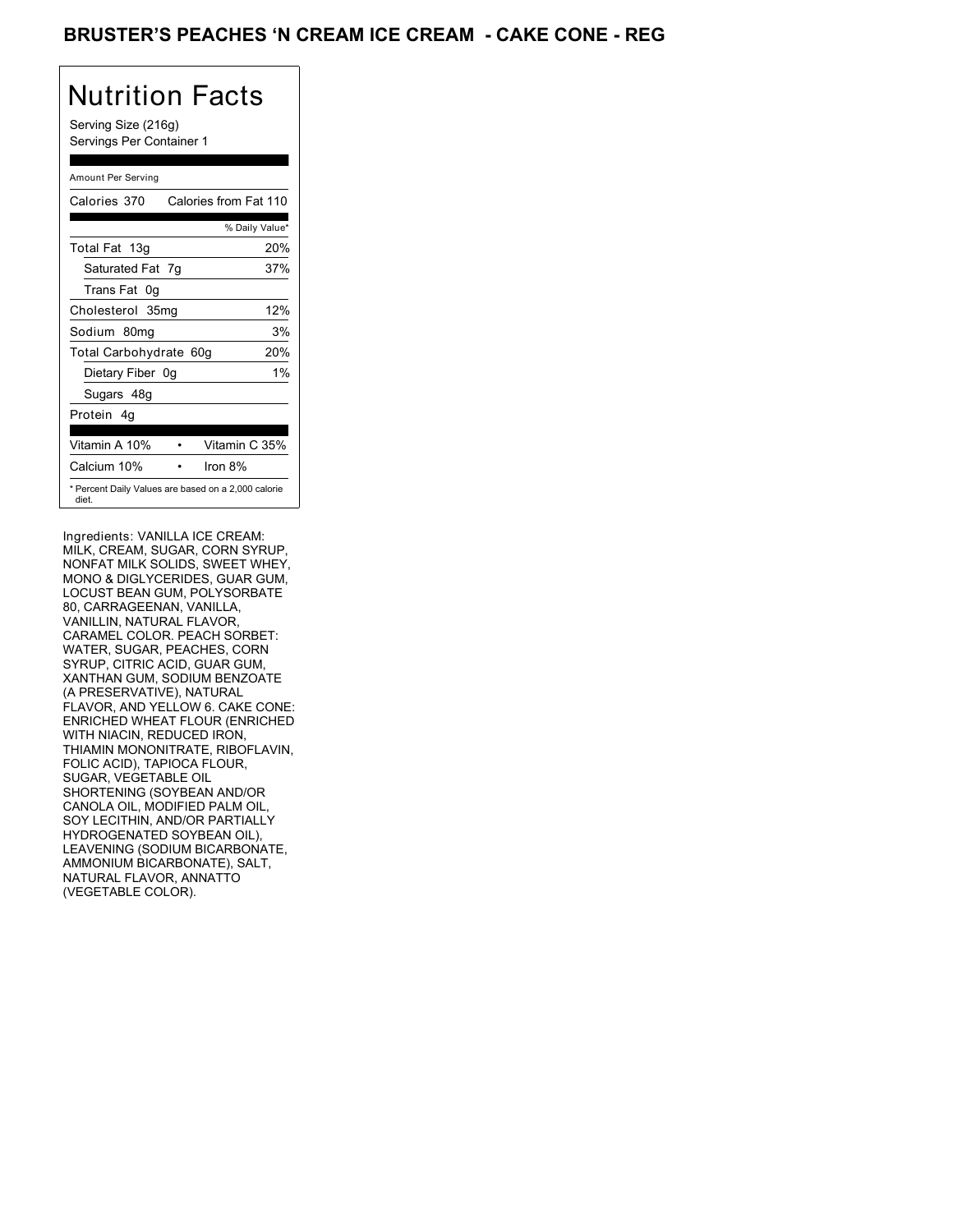## BRUSTER'S PEACHES 'N CREAM ICE CREAM - CAKE CONE - LG

# Nutrition Facts

Serving Size (286g) Servings Per Container 1

#### Amount Per Serving

| Calories 490           | Calories from Fat 150                               |
|------------------------|-----------------------------------------------------|
|                        | % Daily Value*                                      |
| Total Fat 17g          | 26%                                                 |
| Saturated Fat 10g      | 49%                                                 |
| Trans Fat 0q           |                                                     |
| Cholesterol 50mg       | 16%                                                 |
| Sodium 105mg           | 4%                                                  |
| Total Carbohydrate 79g | 26%                                                 |
| Dietary Fiber 0g       | $1\%$                                               |
| Sugars 64g             |                                                     |
| Protein 5q             |                                                     |
| Vitamin A 15%          | Vitamin C 45%                                       |
| Calcium 15%            | Iron 10%                                            |
| diet.                  | * Percent Daily Values are based on a 2,000 calorie |

Ingredients: VANILLA ICE CREAM: MILK, CREAM, SUGAR, CORN SYRUP, NONFAT MILK SOLIDS, SWEET WHEY, MONO & DIGLYCERIDES, GUAR GUM, LOCUST BEAN GUM, POLYSORBATE 80, CARRAGEENAN, VANILLA, VANILLIN, NATURAL FLAVOR, CARAMEL COLOR. PEACH SORBET: WATER, SUGAR, PEACHES, CORN SYRUP, CITRIC ACID, GUAR GUM, XANTHAN GUM, SODIUM BENZOATE (A PRESERVATIVE), NATURAL FLAVOR, AND YELLOW 6. CAKE CONE: ENRICHED WHEAT FLOUR (ENRICHED WITH NIACIN, REDUCED IRON, THIAMIN MONONITRATE, RIBOFLAVIN, FOLIC ACID), TAPIOCA FLOUR, SUGAR, VEGETABLE OIL SHORTENING (SOYBEAN AND/OR CANOLA OIL, MODIFIED PALM OIL, SOY LECITHIN, AND/OR PARTIALLY HYDROGENATED SOYBEAN OIL), LEAVENING (SODIUM BICARBONATE, AMMONIUM BICARBONATE), SALT, NATURAL FLAVOR, ANNATTO (VEGETABLE COLOR).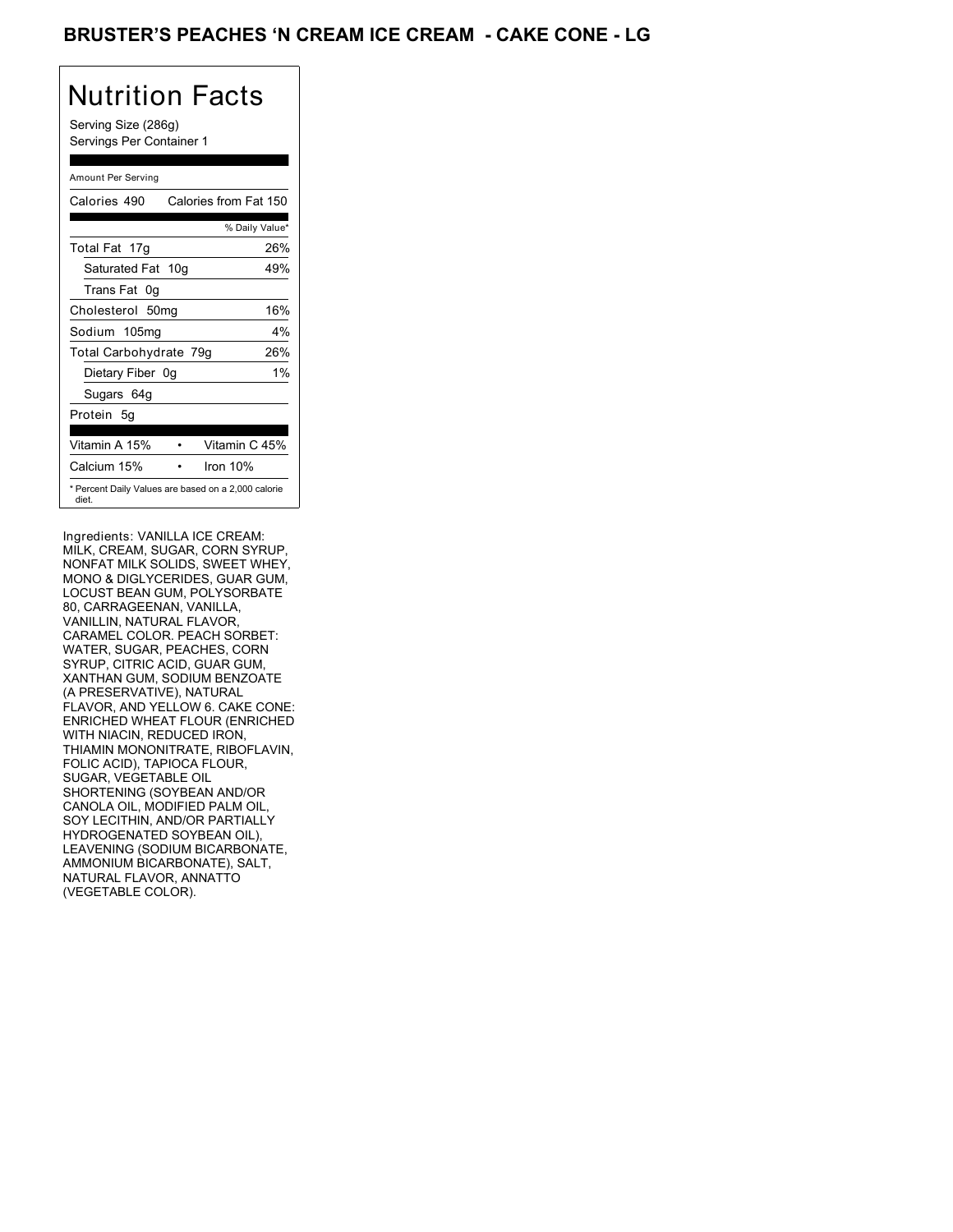## BRUSTER'S PEACHES **'N CREAM ICE CREAM - WAFFLE CONE** - SM

# Nutrition Facts

Serving Size (170g) Servings Per Container 1

#### Amount Per Serving

| Calories 360           |    | Calories from Fat 100                               |
|------------------------|----|-----------------------------------------------------|
|                        |    | % Daily Value*                                      |
| Total Fat 12g          |    | 18%                                                 |
| Saturated Fat 6g       |    | 28%                                                 |
| Trans Fat 0g           |    |                                                     |
| Cholesterol 30mg       |    | 11%                                                 |
| Sodium 50mq            |    | 2%                                                  |
| Total Carbohydrate 60g |    | 20%                                                 |
| Dietary Fiber          | 0a | $1\%$                                               |
| Sugars 42g             |    |                                                     |
| Protein 4q             |    |                                                     |
| Vitamin A 8%           |    | Vitamin C 25%                                       |
| Calcium 8%             |    | Iron $8\%$                                          |
| diet.                  |    | * Percent Daily Values are based on a 2,000 calorie |

Ingredients: VANILLA ICE CREAM: MILK, CREAM, SUGAR, CORN SYRUP, NONFAT MILK SOLIDS, SWEET WHEY, MONO & DIGLYCERIDES, GUAR GUM, LOCUST BEAN GUM, POLYSORBATE 80, CARRAGEENAN, VANILLA, VANILLIN, NATURAL FLAVOR, CARAMEL COLOR. PEACH SORBET: WATER, SUGAR, PEACHES, CORN SYRUP, CITRIC ACID, GUAR GUM, XANTHAN GUM, SODIUM BENZOATE (A PRESERVATIVE), NATURAL FLAVOR, AND YELLOW 6. WAFFLE CONE: ENRICHED BLEACHED WHEAT FLOUR (ENRICHED WITH NIACIN, REDUCED IRON, THIAMIN MONONITRATE, RIBOFLAVIN, FOLIC ACID), SUGAR, VEGETABLE SHORTENING (PARTIALLY HYDROGENATED SOYBEAN AND COTTONSEED OILS), WHOLE EGG, ARTIFICIAL FLAVOR (INCLUDING MALTODEXTRIN, MODIFIED CORNSTARCH, BUTTER, BUTTERMILK), DEXTROSE, SOY LECITHIN, ARTIFICIAL VANILLA FLAVOR.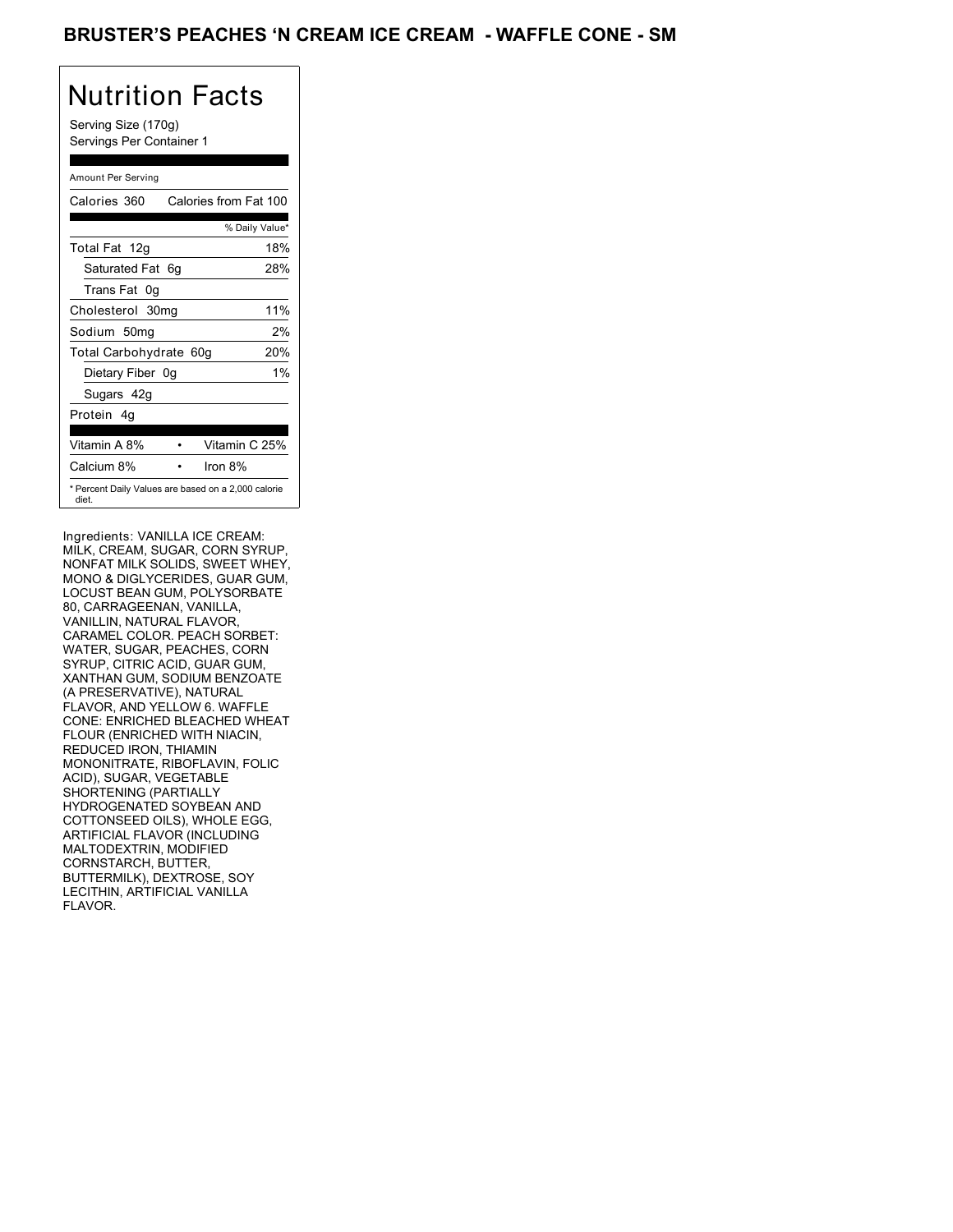## BRUSTER'S PEACHES **'N CREAM ICE CREAM - WAFFLE CONE** - REG

## Nutrition Facts

Serving Size (240g) Servings Per Container 1

#### Amount Per Serving

| Calories 470           | Calories from Fat 140                               |
|------------------------|-----------------------------------------------------|
|                        | % Daily Value*                                      |
| Total Fat 16g          | 24%                                                 |
| Saturated Fat 8q       | 41%                                                 |
| Trans Fat 0q           |                                                     |
| Cholesterol 45mg       | 15%                                                 |
| Sodium 70mg            | 3%                                                  |
| Total Carbohydrate 78g | 26%                                                 |
| Dietary Fiber 0g       | $1\%$                                               |
| Sugars 58g             |                                                     |
| Protein 5q             |                                                     |
| Vitamin A 10%          | Vitamin C 35%                                       |
| Calcium 10%            | Iron 10%                                            |
| diet.                  | * Percent Daily Values are based on a 2,000 calorie |

Ingredients: VANILLA ICE CREAM: MILK, CREAM, SUGAR, CORN SYRUP, NONFAT MILK SOLIDS, SWEET WHEY, MONO & DIGLYCERIDES, GUAR GUM, LOCUST BEAN GUM, POLYSORBATE 80, CARRAGEENAN, VANILLA, VANILLIN, NATURAL FLAVOR, CARAMEL COLOR. PEACH SORBET: WATER, SUGAR, PEACHES, CORN SYRUP, CITRIC ACID, GUAR GUM, XANTHAN GUM, SODIUM BENZOATE (A PRESERVATIVE), NATURAL FLAVOR, AND YELLOW 6. WAFFLE CONE: ENRICHED BLEACHED WHEAT FLOUR (ENRICHED WITH NIACIN, REDUCED IRON, THIAMIN MONONITRATE, RIBOFLAVIN, FOLIC ACID), SUGAR, VEGETABLE SHORTENING (PARTIALLY HYDROGENATED SOYBEAN AND COTTONSEED OILS), WHOLE EGG, ARTIFICIAL FLAVOR (INCLUDING MALTODEXTRIN, MODIFIED CORNSTARCH, BUTTER, BUTTERMILK), DEXTROSE, SOY LECITHIN, ARTIFICIAL VANILLA FLAVOR.